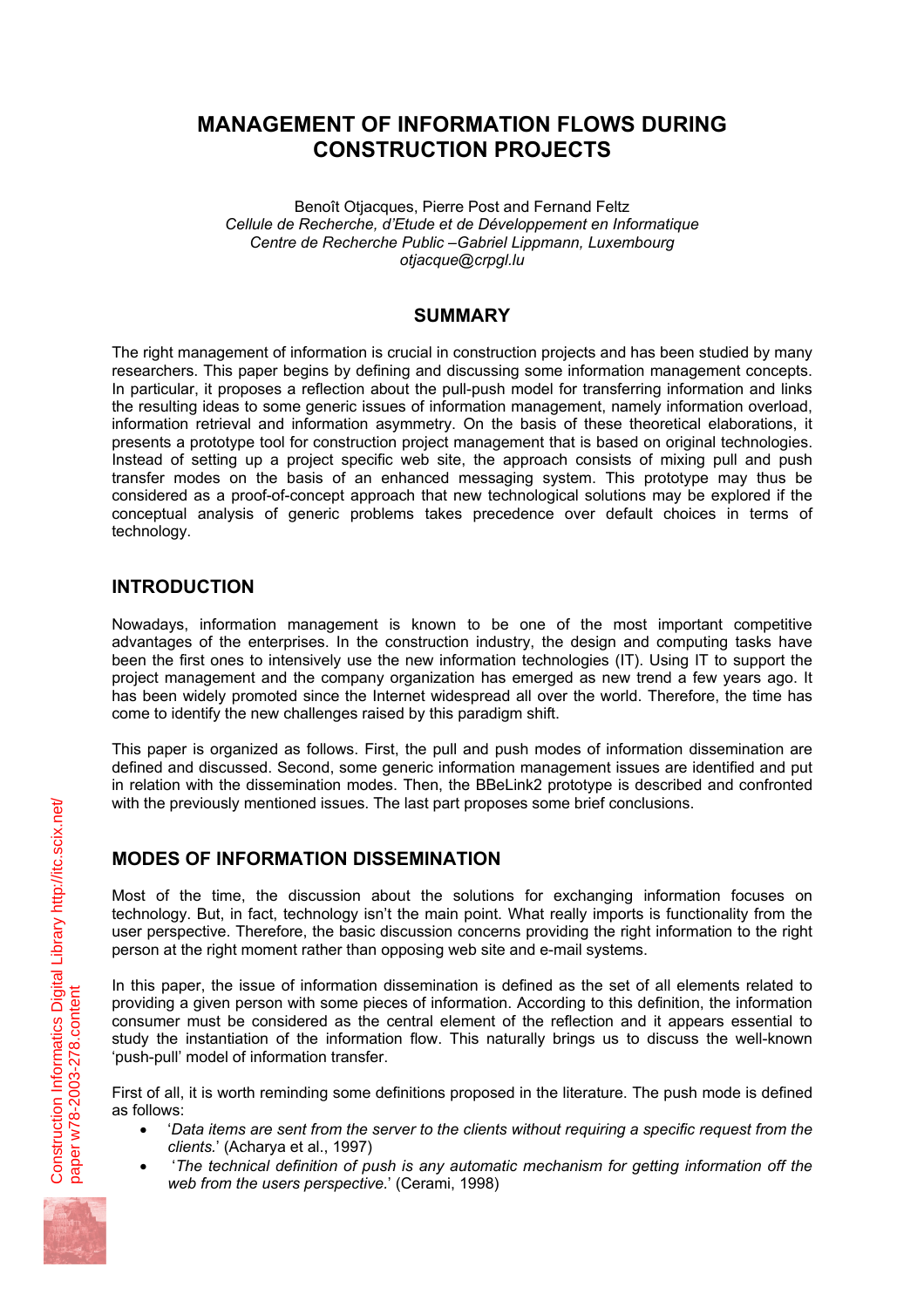- '*Push simply means that new information is delivered or retrieved automatically from a remote computer to the PC. Information does not need to be updated manually on a regular basis.*' (Basiel, 1999)
- '*Push (or "server-push") is the delivery of information on the Web that is initiated by the information server rather than by the information user or client, as it usually is.*' (Whatis.com)
- '*Push technology (Webcasting) is the prearranged updating of news, weather, or other selected information on a computer user's desktop interface through periodic and generally unobtrusive transmission over the World Wide Web*' (SearchWebServices.com)

Some of these definitions lack of precision concerning at least one fundamental element: the layer to which they apply. Some relate to the user and others focus on the computer. However, the need for accurate definitions has been identified for many years. The 7-layers OSI model, underlying almost all technologies concerned by information transfer, is probably the most important result in this domain. It permits to clearly identify which nodes are exchanging information and which services are linked to the transfer.

Similar definitions have been proposed for the pull mode. Nevertheless, for the purpose of this paper, it is sufficient to mention one of them. '*Using request-response, clients explicitly request data items by sending messages to a server. When a data request is received at a server, the server locates the information of interest and returns it to the client. Pull-based access has the advantage of allowing clients to play a more active role in obtaining the data they need, rather than relying solely on the schedule of a push based server.*' (Acharya et al., 1997)

This paper discusses the information management in construction projects. This isn't a telecommunication oriented paper. Therefore, the user level is considered as the reference point for the proposed definitions.

- The push mode concerns any information flow that occurs without explicit request of the person that receives it. In this case, the receiver plays a passive role.
- The pull mode concerns any information flow that occurs as a consequence of an explicit request of a person. In this case, the receiver plays an active role.

This can be illustrated by some examples. A phone call is obviously an implementation of the push mode, as well as a warning window on the computer screen. Similarly, surfing on a web site and searching a phone book are considered as pull mode.



**Figure 1** Push-pull modes from the user perspective

In the domain of information technologies, it must be noticed that a push mode at layer (n) may be implemented on a pull mode at the layer (n-1) and vice versa. For instance, while the e-mail technology is often considered as a push technology, it lays on a connection to a mail server instantiated by the client application at a lower level (pull mode). It is thus important to specify which level is concerned. According to the definitions adopted in this paper, the human-computer interface must be considered to evaluate whether the functionality implements the pull or the push mode, independently of the underlying technology (cf. Figure 1). It may be useful to illustrate this discussion with an example. The problems caused by the size of the data to be exchanged are often presented as intrinsic features of the push or pull mode but, in fact, they rely on the technology used to implement the chosen mode instead of the mode itself. One shouldn't confuse the assessment of some communications technologies such as SMTP, HTTP or ISDN with some conceptual reflection about the information dissemination.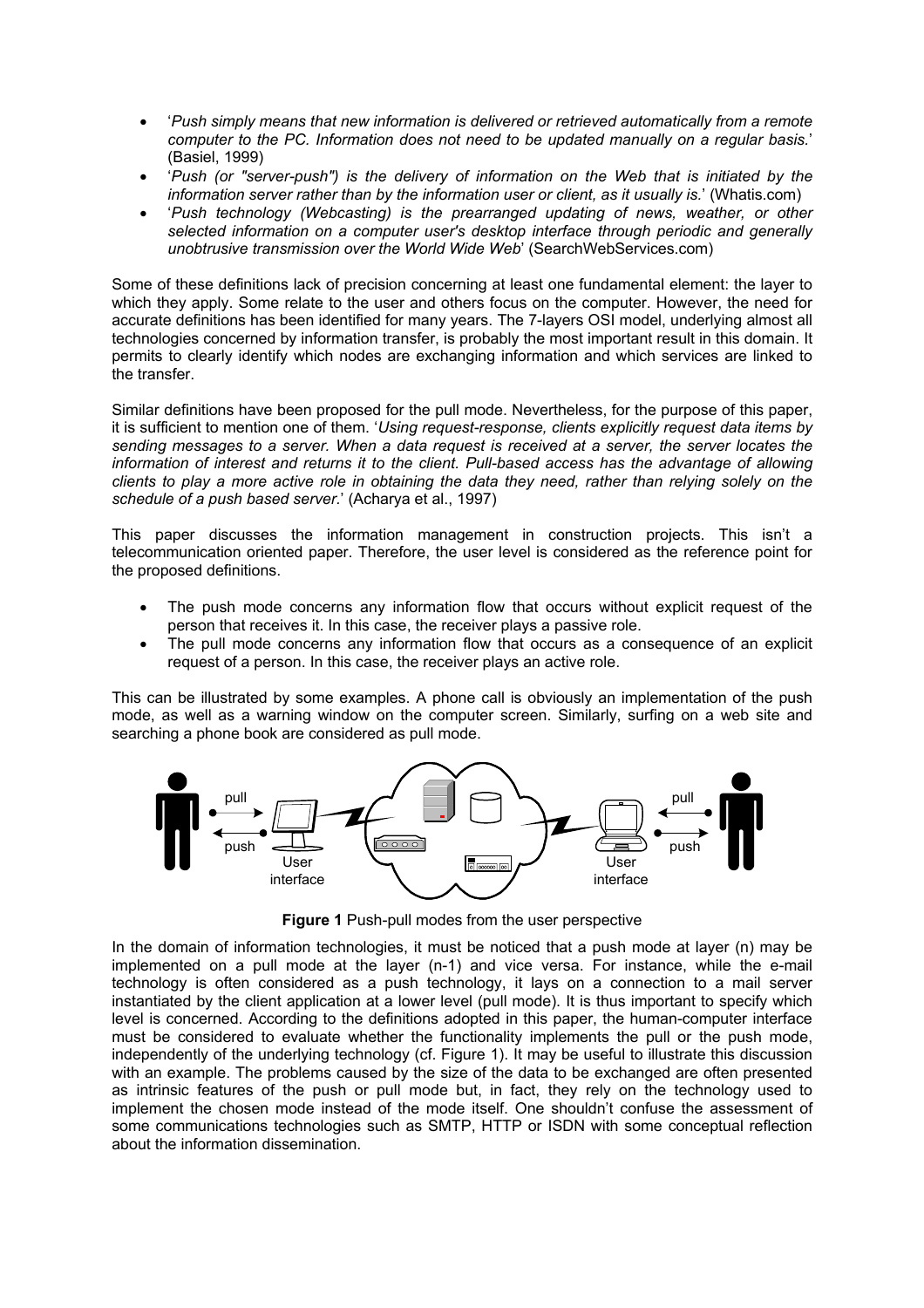This distinction between the pull and push modes is not only a theoretical debate but underpins some critical issues from a management viewpoint that are discussed in the next section.

## **THE INFORMATION MANAGEMENT ISSUES**

The effective management of information is known to have a critical influence on the performance of a company. Previous research focusing on the construction industry have shown that this assertion is also valid in this domain. During a construction project, hundreds of information flows occur. The high number of involved companies makes the effective management of these exchanges crucial. Indeed, the steps of the production process are highly interrelated (Koskela and Vrijhoef, 2000), which leads to a strong dependency among the companies engaged in the project. Suppliers commonly contribute 75-80% of the value of a construction contract, making their effective management and coordination essential to cost, quality and time objectives (Clark et al., 1999). The problems related to the transmission of information have been identified as very important factors of inefficiency in a construction project. For instance, according to O'Connor and Tucker (1999), 22,1% of the problems occurring on a construction site relate to the communication of design information. It has also been estimated that '*up to 30% of the cost of a building project is due to the fractured processes and communication of the AEC/FM industry*' (I.A.I. - International Alliance for Interoperability, 2002). To sum up, a lack of information flow management often leads to delays, additional costs and consequently bad relationships with the customers. It is thus founded to discuss in more detail some generic issues that face information management in the construction sector.

#### **Information overload**

The first problem to discuss is the information overload. It is often cited as a major problem for the managers in general (Farhoomand and Drury, 2002) and the construction professionals in particular (Thorpe and Mead, 2001). This issue arises in two main contexts: '*when the user are given more information than they can absorb*' and '*when the information processing demand on an individual's time for performing interactions and internal calculations exceeds the supply or capacity of time available for such processing*' (Farhoomand and Drury, 2002). The former case relates to the amount of information to be processed and the latter to the time available to information processing.

#### **Information retrieval**

A second point worth being studied is the issue of information retrieval. This is linked to the information structuring and ease of access. When some information pieces are stored in a repository, the extent to which they are structured and indexed gains a fundamental importance as it underpins the performance of the search process. Moreover, the structure widely influences the degree to which some information processing tasks may be automated. Finally, ergonomics also plays a major role in this domain by influencing the cognitive effort required by the user to get access to the information.

#### **Information asymmetry**

Information asymmetry arises when all the persons dealing with a given problem have different levels of information about the same object. This difference may take several forms:

- distortion, due to a loss of information integrity during the communication,
- incompleteness, due to a loss of information pieces during the communication.

In most of the cases, the asymmetry results from the way that information is managed within the group of involved persons. This paper doesn't consider the asymmetry as the consequence of a deliberate behaviour of some members. The asymmetry may thus be caused by a deficient synchronization of information within the group. In this case, the members have a version of the information that corresponds to different moments of time. The most usual solution to tackle this problem is to set up a reference information repository that is hypothesized to contain the latest version of the information pieces. Consequently, in this context, the refresh rate of the data taken into account by the user or, in others terms, the frequency of the connection to the reference repository, becomes the central element. The asymmetry may also originate from an imperfect transmission path that modifies the integrity and/or the completeness of the content. In this case, the asymmetry is mainly influenced by the choice of the information transfer mode. Indeed, it is well known that the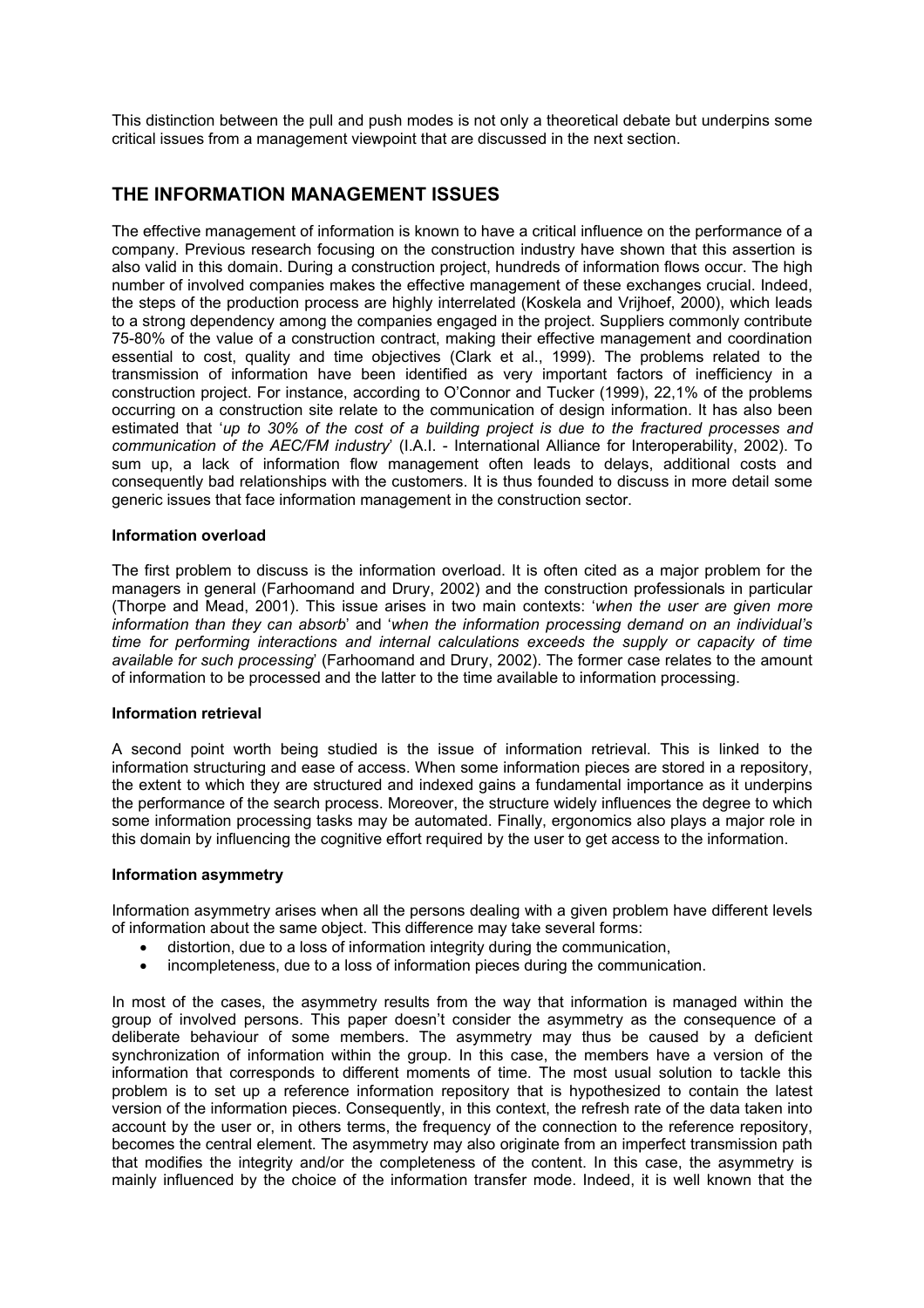higher the number of intermediaries in the transmission path the higher the probability of information corruption. In such a situation, the solution consists of providing a mean to certify that the information hasn't been corrupted during the transfer.

### **RELATION BETWEEN ISSUES AND DISSEMINATION MODES**

On one hand, it has previously been shown that two basic modes of information dissemination coexist. On the other hand, three fundamental issues have been identified in the domain of information management. This section explains the relations that link these observations together.



**Figure 2** Relation between information management and dissemination modes

The push mode is very useful when the sender demands the receiver to react to the incoming information. The push mode means that some stimuli are sent to the receiver and force him to adopt a given behaviour (read – ignore – answer). This mode is therefore the most adapted to handle information flows that require a rapid answer (e.g. phone call to warn the company that an accident occurred on the construction site). It is also useful to deal with events having some unexpected components (e.g. invitation for a meeting). The push mode also suits the implementation of reminding messages, such as those used in most of the calendars. Finally, it may also be used to tell the user that some elements of the context have changed (e.g. service to alert the users when data has been added or modified in a web site).

The major drawback of the push mode concerns the information overload issue. If a large amount of information is sent to the receiver, it may exceed his cognitive capacity (e.g. spam using e-mail). Therefore, an efficient push implementation must filter the communications in order to keep the number of information flows at an acceptable level. An important remark must be made in this context. In many circumstances, some incoming messages pushed to the user are archived for later use. In this case, according to the definition adopted in this paper, the retrieval of these information pieces must be considered as pull mode (causing the usual problems associated to this configuration, see hereafter). This observation illustrates the fundamental importance to clearly identify the layer considered in the discussion to avoid confusion between technology and functionality. Another drawback of the push mode relates to asymmetry. It is important to notice however that the potential importance of the asymmetry issue depends on the way how the push mode is used in practice. If the information is pushed from point to point within the group, some kinds of asymmetry appear quite irremediably either due to the transmission delay among the nodes (cf. deficient synchronization) or due to content modification by one of them (cf. imperfect transmission). If one trustworthy information provider sends information to several persons via the push mode (i.e. multicasting), the imperfect transmission problem may be avoided and it only remains the synchronization issue.

Finally, if a viewpoint that is consistent to the proposed definitions is adopted, the push mode isn't involved by the retrieval issue because the communication is instantiated by the computer.

The pull mode permits to limit the information overload because the user doesn't have to handle any disturbing incoming information flow. The information is picked up from a repository when needed. The pull mode suppresses the well-known issue of 'just-in-case-they-need-it' push publishing (Thorpe and Mead, 2001) (which must be considered, in fact, as a misuse of the push mode). The greatest advantage of the pull mode is that it doesn't offer the user an easy way to abusively trigger hundreds of information flows. There is however a counter part of this situation: the dependence on the initiative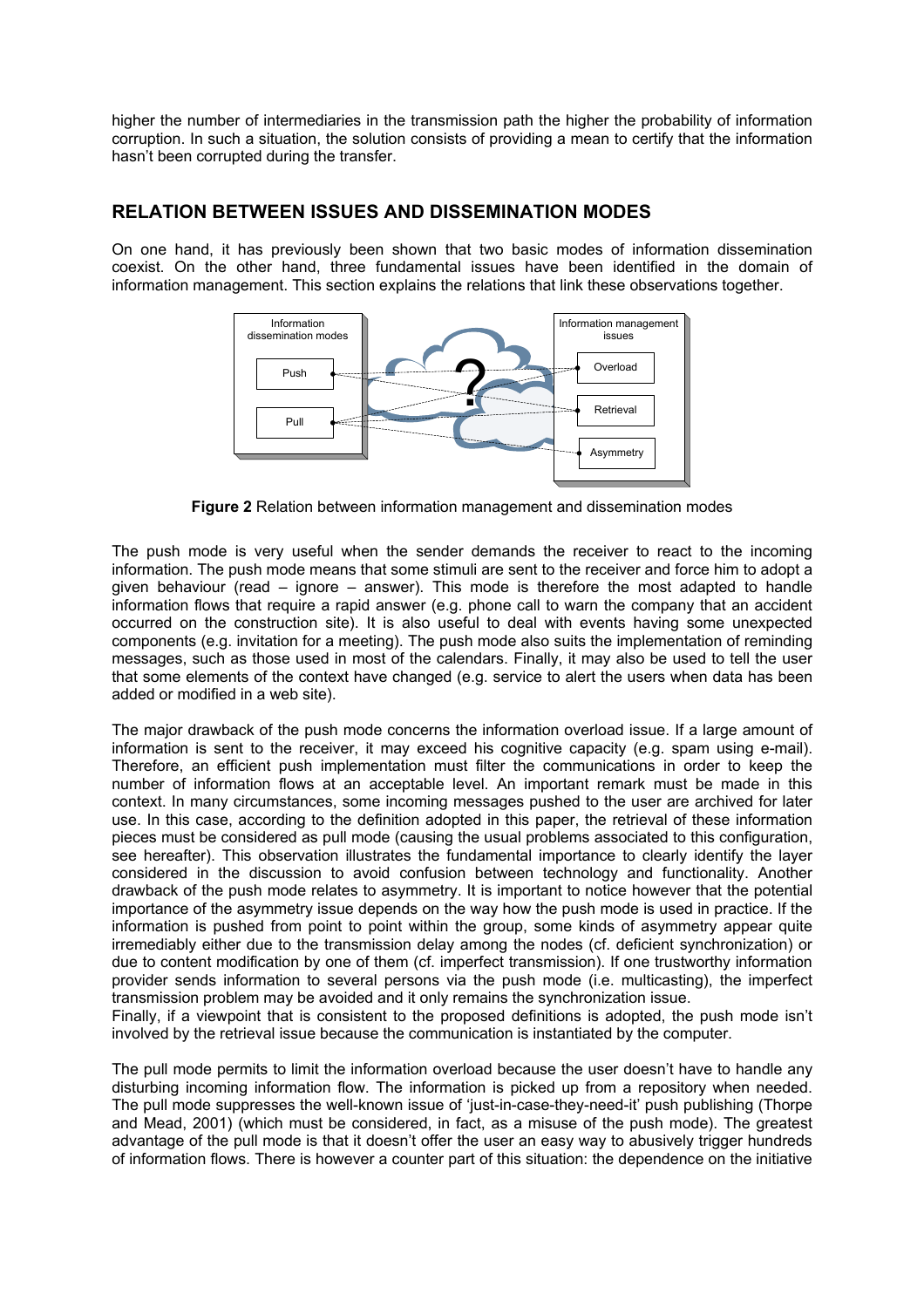taken by the user. The pull mode isn't able to resolve a situation where a project participant doesn't instantiate any connection to the repository.

The pull mode presents also an advantage in terms of information symmetry. Because one information source is hypothesized to be up-to-date, it is easy to know where to collect the latest version of any information piece. As already mentioned, the efficiency of the pull mode in this domain primarily depends on the refresh rate of the data. More precisely, in most of the pull mode implementations, a temporary buffer storing previously retrieved information is used to optimize the performance. Due to this feature, the data may be accessed while the synchronization mechanism is deactivated and the risk of consulting old data reaches the same level as in the multicasting solution.

The information retrieval issue must probably be considered as the major drawback of the pull mode. As the amount of information to be searched increases, the difficulty to rapidly find the required data becomes more important. In the worst case, the required effort may discourage the person to search the repository and consequently to store anything into. Therefore, an efficient pull mode implementation must provide structured information combined with user-friendly retrieval tools.

### **THE SITUATION IN THE CONSTRUCTION INDUSTRY**

In practice, most of the solutions proposed to manage construction projects combine some push and pull functionalities. This can be illustrated with the example of a project specific web site (PSWS), which is nowadays probably the most promoted approach. While this solution is often presented as the perfect example of pull mode, it includes, most of the time, some push-based functionalities (e.g. e-mail technology used for data update notification or invitation to meetings). The push-oriented approaches also often include some pull functions. For instance, an electronic message sent to invite the receiver to visit a website may be qualified in this way. The effective management of a project requires thus an environment able to deal with push and pull communications.

Instead of improving pull-based project management environment with some push functionalities, we have chosen to adopt the symmetric way: designing an enhanced push-based tool – the BBeLink2 prototype – including some pull features. This approach is based on the observation that web sites present widely discussed advantages but also some drawbacks pointed out by quite few authors. Most of the web site systems face the same problems than those encountered for years by integrated project databases (IPDB). For instance, information retrieval becomes more difficult as the amount of data increases, data partitioning and access rights may be very difficult to manage (see Amor & Faraj, 2001, for a comprehensive discussion on misconceptions about IPDB). Moreover, they cause the emergence of new kinds of risks for the companies, especially for the smallest ones:

- dependence on the (potentially rival) company hosting the web site,
- dependence on the usage by all projects participants,
- confidentiality of the data,
- risk of failure of the web site operator.

Finally, the greatest challenge for the PSWS is probably to bring the construction professionals to replace some of the traditional point-to-point communications by the consultation, relying on personal initiative, of a central repository. The effective use of a PSWS requires the project participants to change their way of performing some of their tasks. Unfortunately, some recent empirical experiences have concluded that '*even six years is a short time to change human attitudes to the means of communication used, in spite of impressive new technologies being available.*' (Howard and Petersen, 2001) In conclusion, '*the organisational issues surrounding the use as well as the psychology involved in getting all participants in projects to accept using new technology are now in focus.*' (Björk, 2002)

From this perspective, the BBeLink2 approach is less ambitious. It is based on the strategy '*which does not present technology as a new mode of organisation but only as the way to introduce its necessity*' and this approach '*is not unfounded and has been successfully used within other industries [than the construction]*'. (Brousseau and Rallet, 1993). This approach also takes into account the importance of proposing technologies that may be rapidly accepted, which has been recognized as a fundamental element of acceptation for the small companies (Mundim and Bremer, 2000).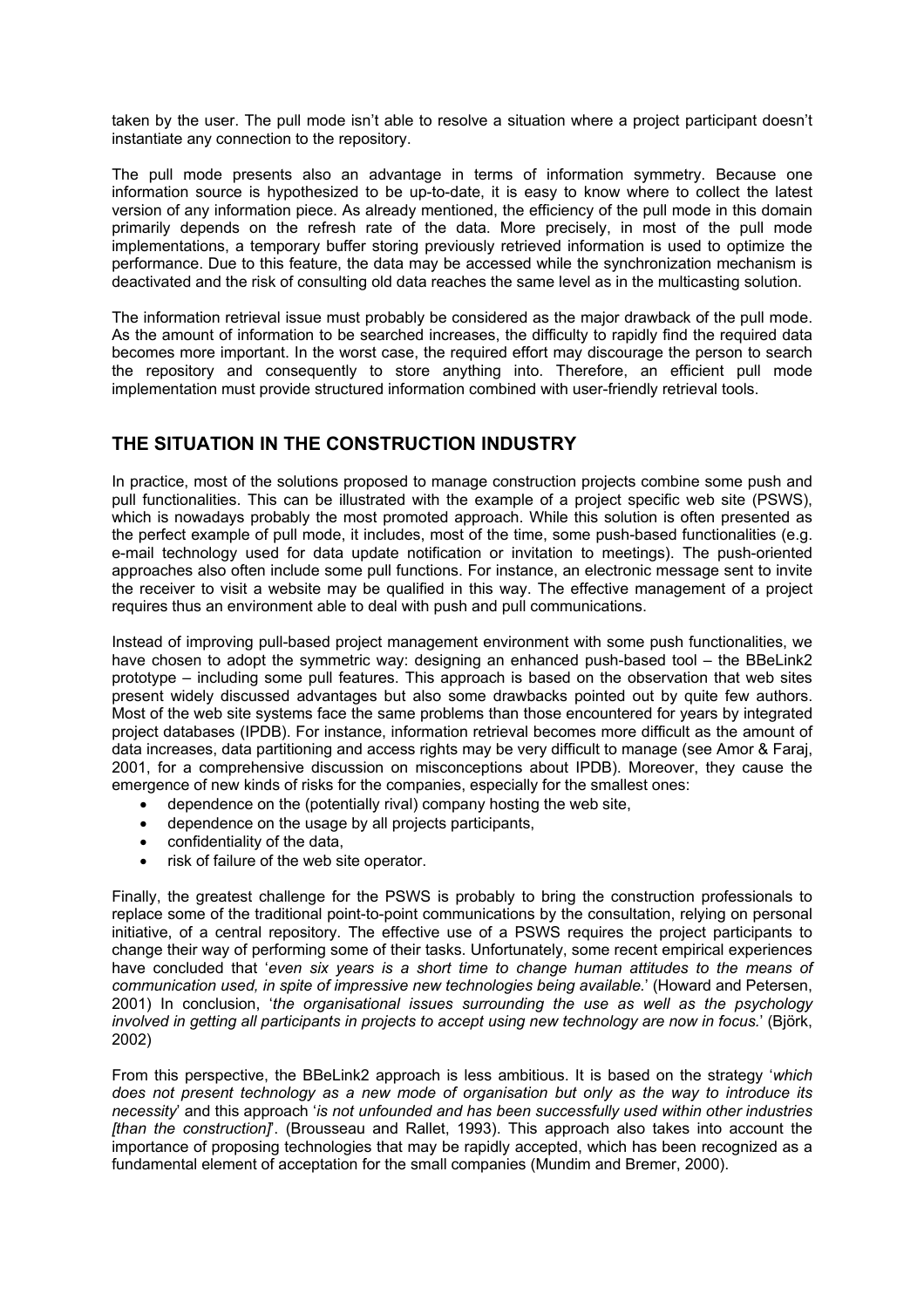BBeLink2 has been designed to handle both point-to-point communications like classic e-mails and multicasting dissemination, without using a central web site. The multicasting diffusion of information may be instantiated only by the project creator. It is used to diffuse global project properties that present some interest for every participant (e.g. picture of the current state of the building site, project participant list, building description). This feature is intended to increase the confidence of every participant in the data validity. A technological description is provided in the next section.

### **BBELINK2 TOOL**

#### **Technology description**

The BBeLink2 prototype is based on the creation of a community. Every member of the system uses a client application that handles the connections to a server. There are only two centralized modules shared by all the participants: a communication server used to transfer the messages and a central repository containing the identification of the people/companies allowed to use the system. There isn't any central repository for project data.

BBeLink2 includes two major types of functionalities: communication modules and storage modules.

The communication issues are handled by implementing two kinds of messages that may be transferred among the client applications: user messages and system messages. The former may be compared to classic e-mails that would be enhanced by some value-added features (e.g. reliable time synchronization for message dating, inclusion of meta data describing some message properties). They are dedicated to be composed and read by human beings. The user messages include some primary and secondary data. The primary data are those that should be read by the receiver in all cases (i.e. sender, sent date, subject, content text). The secondary data regroups those that may be read by the user if he wants to process the message in a comprehensive manner (e.g. for sent messages: reception status for every receiver; for received messages: attached files). The system messages are exchanged between computers for performing some low-level tasks in a transparent manner for the user (e.g. acknowledgement mechanism for every user message, synchronization of global project data via multicasting).

The storage modules are dedicated to store the information related to the projects. This data describes two kinds of objects: the communication instances and the project properties. The former concerns the description of all the information flows (IFs) occurring among the project stakeholders, independently of the communication media used. BBeLink2 includes a repository for storing all IFs. It distinguishes a structured and an unstructured part in an IF description. The structured part is implemented as a set of standardized meta-data to assign to any IF. Some are very usual, such as the identification of the sender, and others are more original, such as the content type (technological, administrative, commercial…) or the communication media used (phone, fax, meeting, e-mail…). The meta-data set has been instantiated from a three-step process. First, a literature review has provided a list of potential values (e.g. list of project stages). Second, a limited list of values has been built, which appeared as an acceptable compromise between usability and utility. Third, the resulting list was revised by a partner enterprise active for several years in the AEC industry. The unstructured part allows to describe the IF with free text and to attach any kind of file (picture, drawing, contract…). The IFs linked to the BBeLink2 user messages form a specific subset. Because the user messages are instantiated inside the BBeLink2 environment, the corresponding IFs are automatically created in the IFs repository. The latter concerns the project itself and is implemented by project properties (e.g. building description, construction site picture, participants list). BBeLink2 distinguishes global and local project properties. The former are defined by the project creator. They are diffused to the project participants and synchronized by multicasting. The latter are also synchronized but they may be modified by the project participants.

#### **BBeLink2 and the information management issues**

The BBeLink2 concept must then be confronted with the three basic issues related to information management that have been previously mentioned. In order to facilitate the understanding of the different discussed elements, the Figure 3 provides a global view of the BBeLink2 features, in terms of information dissemination modes.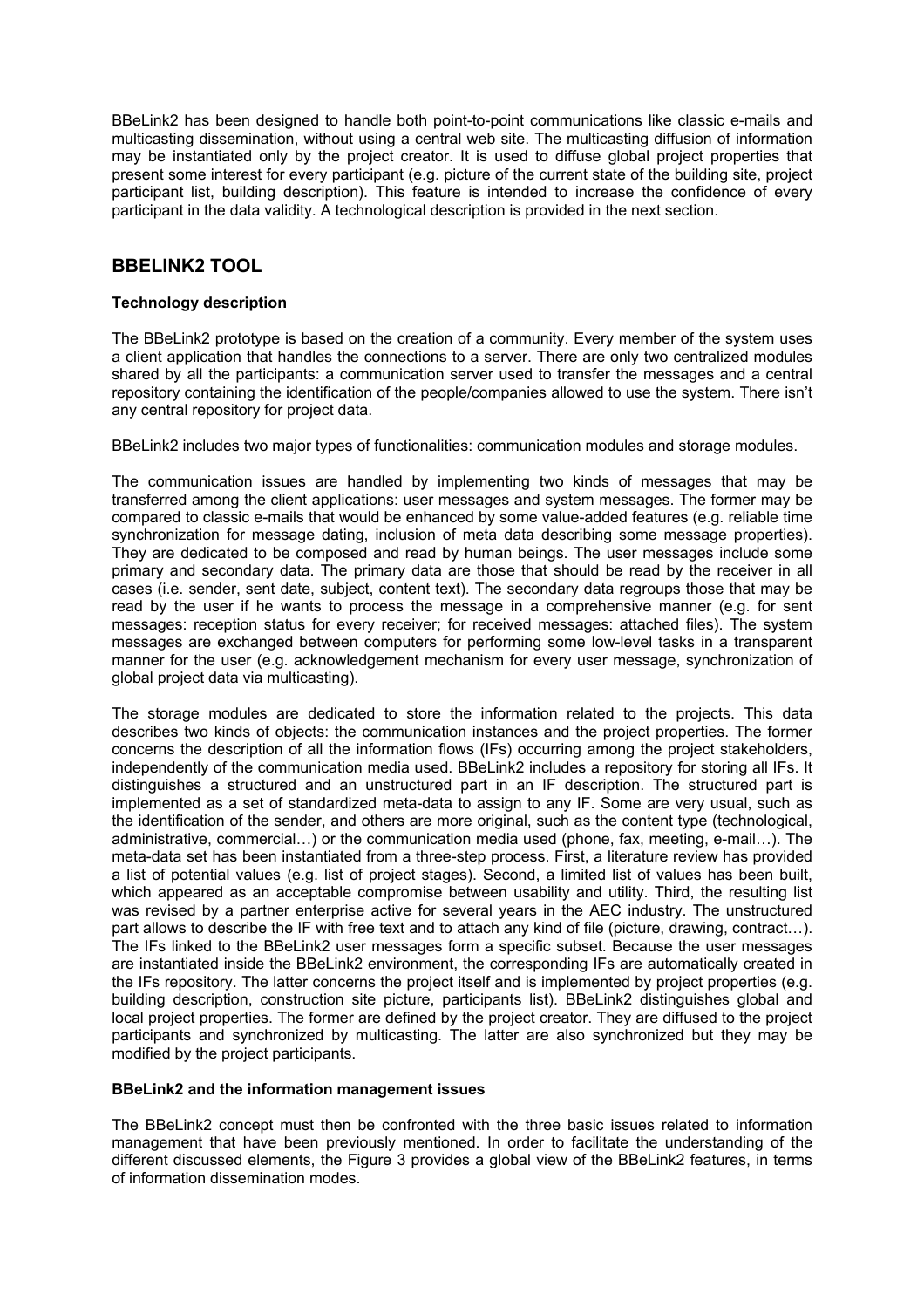The first issue to analyze is the information overload. BBeLink2 includes several features intended to handle this issue.

- The server handles only messages of the members of the community. Moreover, it may be configured to block the messages of any member showing an inappropriate behaviour. This mechanism may thus limit the risk of information overload due to spam.
- The BBeLink2 clients integrate a filtering mechanism. A filter is a logic expression defined using primary (preferably) or secondary data of the user messages. A filter may also be a combination of existing filters. The filters are evaluated for each incoming message. If the expression is true, a specified action (e.g. forward, save in specified directory…) is automatically triggered. This mechanism may limit the amount of incoming flows to handle.
- The distinction between primary and secondary data in the user messages also limits the information to handle during the first step of the cognitive processing. Moreover, the user may choose which (primary) meta data of the messages should be displayed in the graphical interface.
- It is possible to generate summary reports about the information flows that have occurred during the project. This may help the professionals to rapidly get an overview of the current state of a project.
- The user may deactivate the push-based warning messages sent when some global project properties are updated.
- The user interfaces used to handle user messages and information flows are very similar, in order to reduce the learning effort for the user.



**Figure 3** BBeLink2 conceptual model (push-pull viewpoint)

The second issue concerns the retrieval of information. The design of BBeLink2 has tried to structure the data as far as possible, in order to ease the information access.

- The whole BBeLink2 environment is organized by project. Every message and every information flow is linked to a specified project.
- Every user message and information flow is characterized by a (similar) set of meta data. This allows an efficient sorting and retrieval of any instance of communication.
- The filtering mechanism may be used to automatically organize the incoming user messages in a given way, specific to the company.

The information asymmetry is the last issue to be discussed.

- The multicasting system guarantees that the global project properties are identical for every project participant. Indeed, only the project creator is granted to set and modify them. The local replication that is stored on the computer of each participant is encrypted and may not be accessed in write mode.
- The information synchronization depends on the connection frequency to the Internet. As soon as a new connection is instantiated, every new modification of the global project data is automatically updated on the local instance. This update is transparent to the user and can't